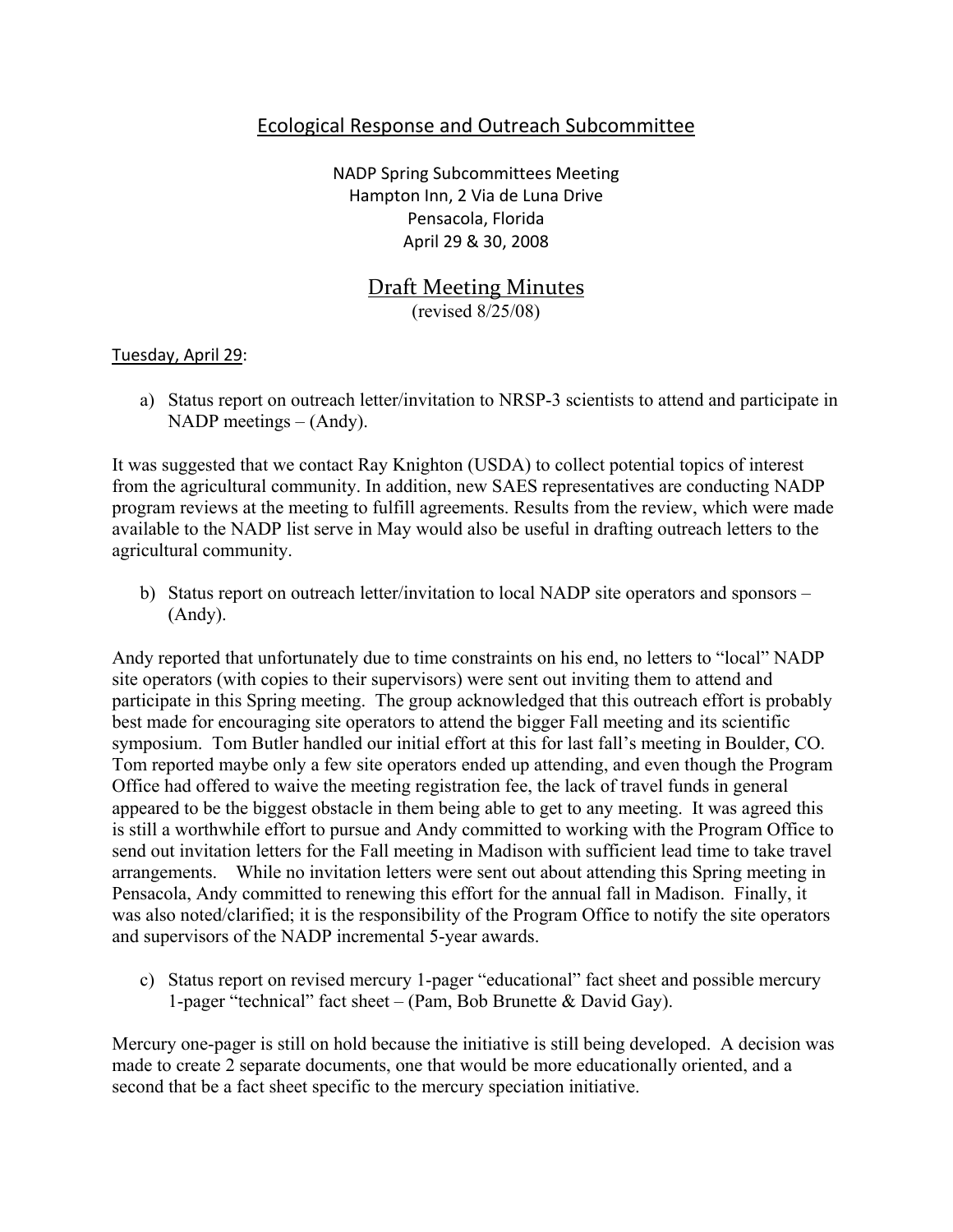2) Presentation/discussion on using resins to measure precipitation chemistry – (Tracy Dombeck). See addendum for resin column method and research outline.

The use of resin columns as an alternative method for measuring precipitation at NTN sites was based on interest from a previous Kathy Weathers project using resin columns to extract Na, K, Ca, and Mg. As a potential new initiative, tests are being conducted by the CAL on resin column method reproduction using an ion chromatograph over the next 3-4 months. There will be a possible poster presentation at the fall NADP meeting on the comparison and protocols. Discussion followed on potential methods, column efficiency, collection-time periods, and collector designs. The resin initiative would serve as a separate co-located field component. The collector would need to be heated and would need to measure volume. Collector design could potentially be a modified Aerochem collector.

Cation issues such as background levels and recovery (Ca and Mg) were a concern. Constituents such as pH and conductance could not be measured through the process, but other useful analytes such as pesticides may be measured. Potassium may not be a useful extractant since it is a measured analyte. Iodide as an extractant poses problem with IC maintenance, matrix interference and precipitant formation. KI extraction has been useful for measuring Cl, but not very good for phosphate, one of the cation analyzed for the NADP.

Estimate cost to run the alternate resin column method is around \$120-140 per month vs. NTN costs (\$93 per week). For anions only, the lab cost (upfront) would be up to \$2500, however, the constituents measured and extractant cost would factor into it.

It was suggested that they Forest Service experiment forests could serve as test sites. Follow up with Pam Padget and Frank McCormick on the use of forest service sites.

From the CAL, the total nitrogen (TN) method has been re-worked and additional QA has been added. Estimated costs are \$20 per sample to run.

3) Other issues and comments?

It was suggested that draft agendas be shared with members that are not on the EROS list serve prior to the fall meeting so that we can coordinate groups on potential combined areas of interest.

### Wednesday, April 30:

- 1) Discussion/Brainstorming Session:
	- a) Making the connection between NADP's mission and climate change how do we do it? – (Tom Butler, Eric Prestbo, Beth Holland or Angela Zahniser)

The NADP mission as laid out in the Governance Document reads:

The NADP-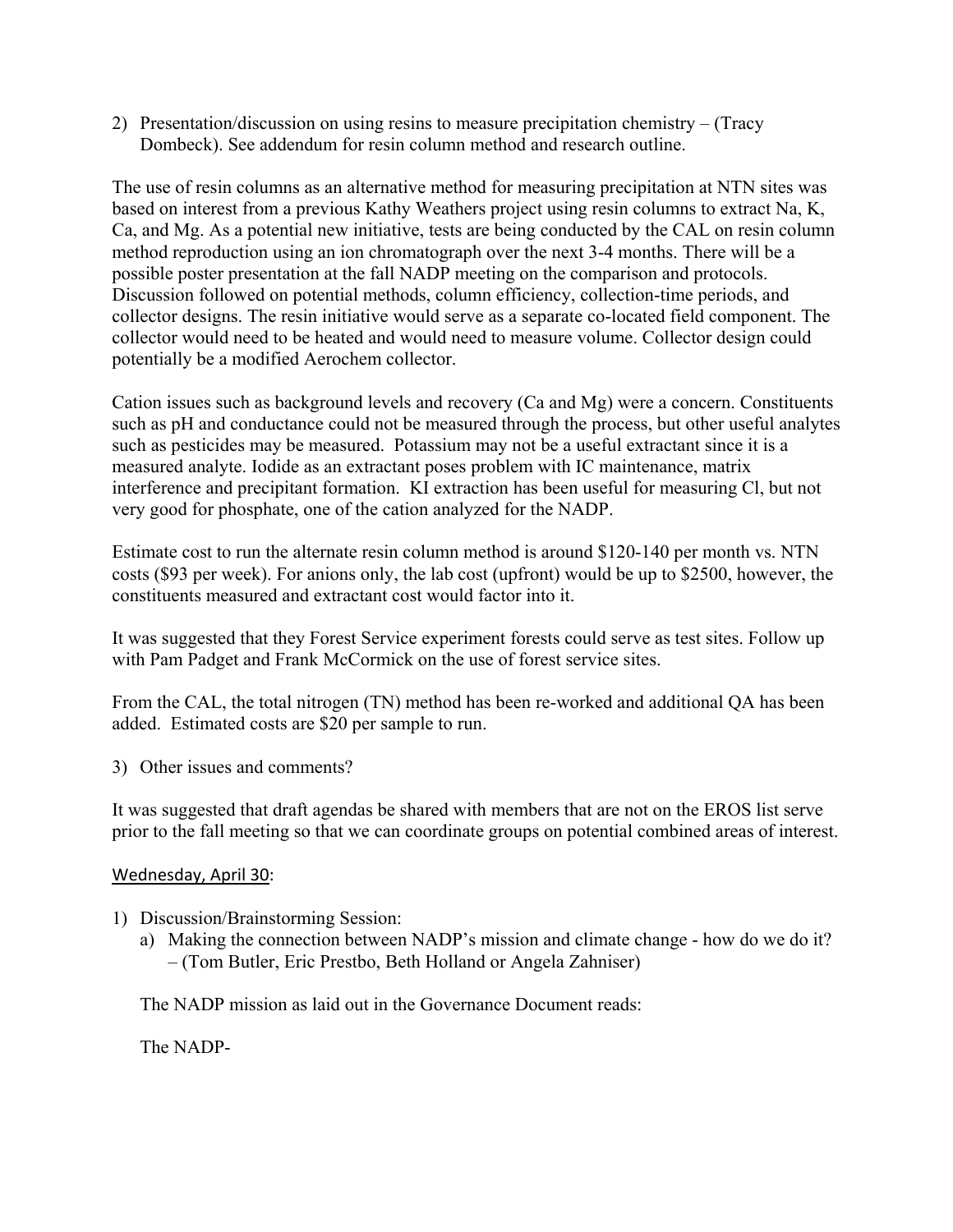● provides quality-assured data and information in support of research on the exposure of managed and natural ecosystems and cultural resources to acidic compounds, nutrients, mercury, and base cations in precipitation.

● remains one of the nation's premier cooperative research support programs, serving science and education and supporting communication and informed decisions on air quality issues affecting ecosystems and human health.

• seeks to respond to emerging issues and evaluates changes in its measurement systems, including the addition of other chemical and biological species.

In response to the last bullet in the mission statement, the EROS group wanted to brainstorm on ideas of how to address climate change as an emerging issue. Potential linkages identified were: ozone interactions and nitrogen precursors, precipitation and temperature, impacts to mercury emission, and a list of potential collaborators/data networks that we could learn from.

- *Ozone and nitrogen precursors* CMAQ model has been used by EPA (Alice Gilliand) for ozone modeling as a result of climate change out to 2030. Ammonia might also play a significant role as correlations between temperature, precipitation, and ammonia has been noted at several rural sites.
- *Is there a relationship between temperature and ammonia because of manure at rural sites?* Some of the sites have a doubling of concentration in ammonia at one site. NADP doesn't monitor temperature at their sites. This may also be important because longer growing periods would increase the surface area.
- *Change in rainfall* wet deposition will probably have bigger influence than dry-North Atlantic Oscillation Cycle is often picked up. The importance of long-running stations and how the amount of precipitation might have changed over time. Twenty years just tells you that it is different now than it was in the beginning. Climate change is never one variable. Possibly look at relationships between climate signals and deposition data. Building on empirical relationships that are in the database now.
- *Impacts on mercury emission/re-emissions* mercury bi-directional flux due to increasing temperature and reemission; re-volatilization because of bedrock and soils with high Hg; increased methylation with wildfires from emissions in wildlife; implications of Hg-Hg0 to reactive gaseous Hg; increases/decreases to global pool; increased precipitation resulting in depositional changes; the role of ozone oxidation of Hg (i.e. oxidation rate increase in Acadia National Park where the highest amounts of Hg concentrations are in ME).
- *Possible collaborators and outreach*-the use of Remote Automated Weather Stations (RAWs) to connect to NADP sites. FACT (Fire air coordination team) subgroup to investigate issue papers for connection between wildfire (Inner Agency Fire Centerfunded as a budget line item by BLM out of Boise). Climate Reference Network-Historical Climate Network will be discussed at the Executive Committee meeting. Session of climate change headed by Rick Haeuber at the Fall 2008 meeting. STAR grant climate change and air quality topic, critical loads as a vehicle for climate change connection.

### **Climate/Deposition Interactions Outline (provided by Gary Lear)-**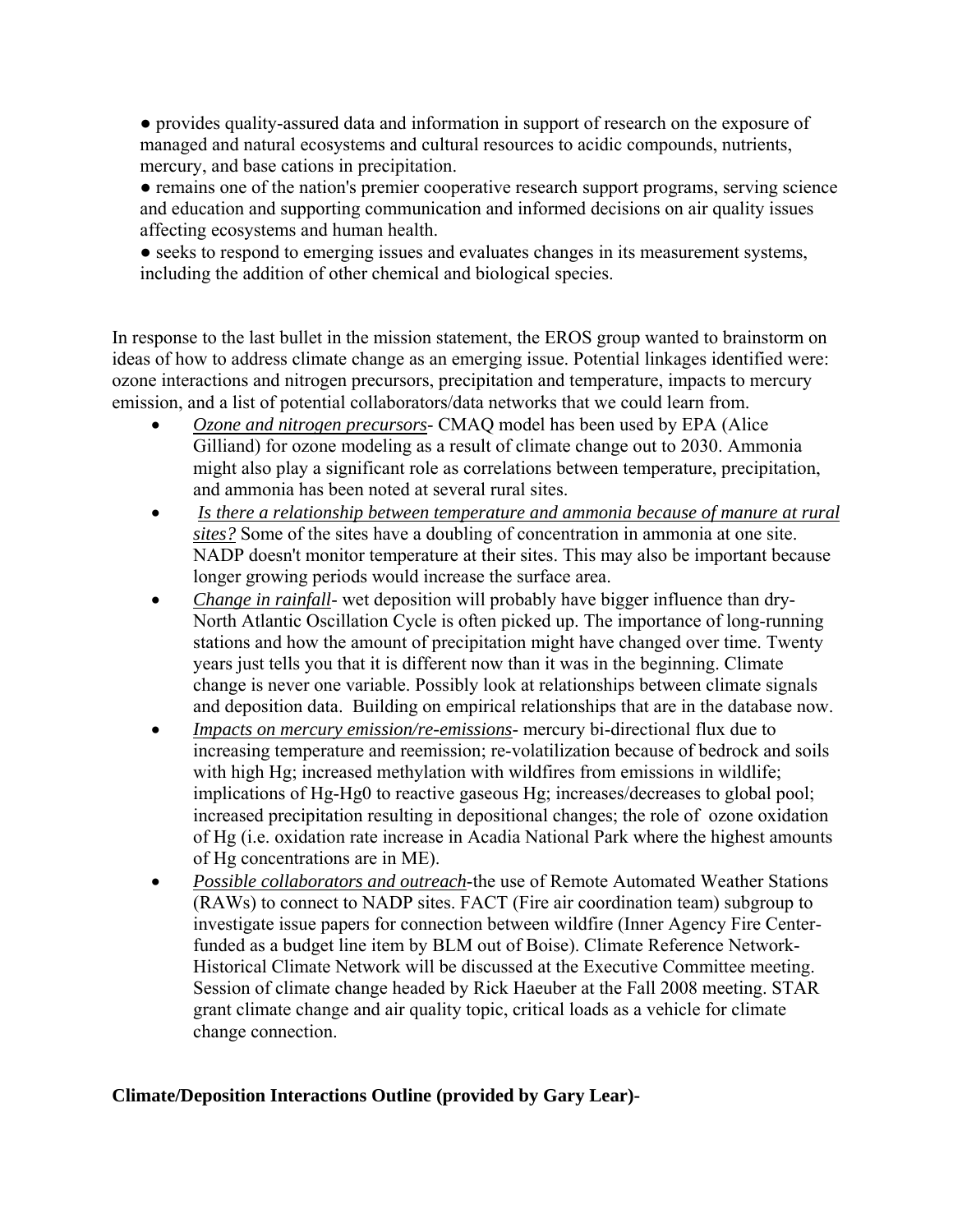- 1 Introduction
	- a This information can be used to inform the relationship among deposition and climate
	- b Because of the role NADP has played in this area
		- i NADP has a 30-year record where it appears climate has changes
		- ii Will become even more valuable in future years
	- a We have a history
	- b See governance document for language
	- c Seeks to respond to emerging issues and evaluate changes in its measurement system including the addition of other chemical and biological species
- 2 Role of long-term monitoring
	- a Provide validation of models
	- b Establishing status and trends
		- i Precipitation chemistry (see Web page for text)
		- ii Correlations between climate change and wet deposition patterns 1 Spatial and temporal
	- a Assessing atmospheric response to changes in emissions
		- i Sox, NOx, mercury
	- b Inform critical load assessments under future climate scenarios
- 3 Expected change of climate change on chemical climate
	- a Precipitation chemistry
	- b Dry deposition and air concentrations
	- c Changes in deposition and partitioning of various constituents
		- i Ammonia/ammonium
		- ii Mercury
			- 1 increasing incidence of wildfires
	- d Longer growing season influencing dry deposition
	- e Changes in emissions
		- i Air conditioning
	- f Biotic
		- i insects
		- ii morphology of ecosystems
		- iii productivity
	- g Abiotic
		- i fire
		- ii drought
	- h Physiology of trees themselves
		- i Foliar/root relationships
	- i Static models are only a start
		- i Dynamic models needed
	- j Sentinel pathogens
	- k Oxygen isotope relationships to temperature
- 4 Future areas/additional areas for contributions and research of NADP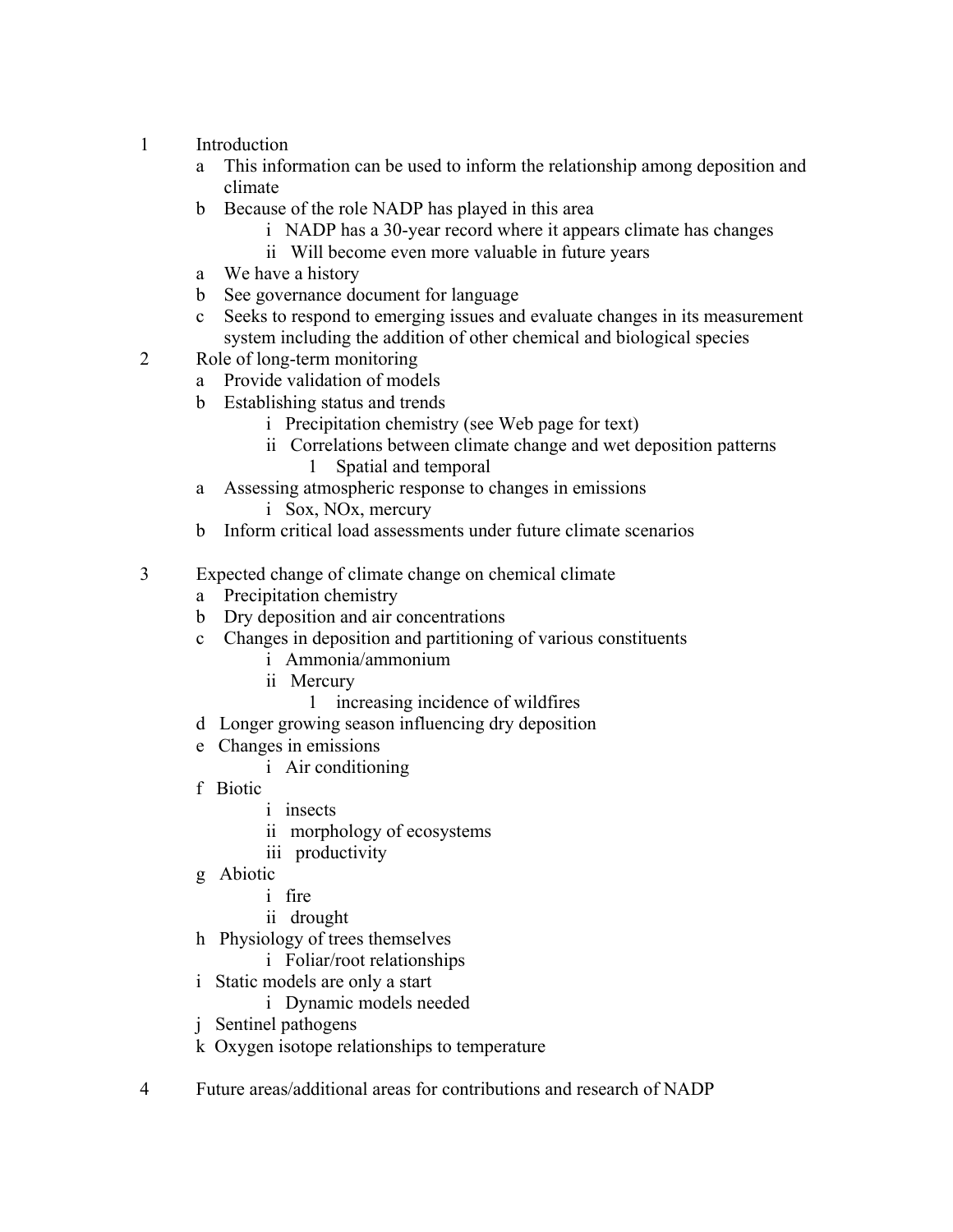- 5 Graphics
	- a Emissions vs. deposition /concentrations
- 6 Invitation to participate
	- a NADP has the infrastructure to allow for new studies related to climate change
- 2.) Kids Corner idea for NADP website:

As an outreach effort, it was suggested that EROS, working with CAL or the Program Office develop an information page for children ages K-8 for the NADP website.

3.) Website update:

Website development priority-Should we hire another part-time staff member to develop and work on the website? Website marketing is important for selling ourselves and promoting ourselves to public officials and the public in general. Suggested action was to bring it up in Executive Meeting as a motion to ask the program office to help.

| <b>Name</b>           | <b>Affiliation</b>          | <b>Email</b>                  |
|-----------------------|-----------------------------|-------------------------------|
| Ryan Nelson           | <b>Frontier Geosciences</b> | ryann@frontiergeosciences.com |
| Maggie Kercher        | <b>NOAA</b>                 | Margaret.Kercher@noaa.gov     |
| <b>Suzanne Fisher</b> | <b>TVA</b>                  | $lsfisher@$ tva.gov           |
| John Walker           | <b>EPA</b>                  | Walker.JohnT@epa.gov          |
| <b>Tracey Dombek</b>  | CAL                         | tdombek@sws.uiuc.edu          |
| Tom Butler            | <b>Cornell University</b>   | TJB2@cornell.edu              |
| Angela Zahniser       | <b>BLM</b>                  | angela zahniser@blm.gov       |
| Frank McCormick       | <b>USFS</b>                 | $f$ mccormick $(a)$ fs.fed.us |
| Cari Furiness         | <b>NCSU</b>                 | Cari Furiness@ncsu.edu        |
| Andy Johnson          | ME DEP                      | Andy.Johnson@maine.gov        |
| Gary Conley           | Ohio University             | conleyg@ohio.edu              |
| Pam Padgett           | <b>USFS</b>                 | ppadgett@fs.fed.us            |
| Eric Prestbo          | Tekran                      | eprestbo@tekran.com           |
| Gary Lear             | <b>EPA</b>                  | Lear.Gary@epamail.epa.gov     |

4.) List of EROS attendees: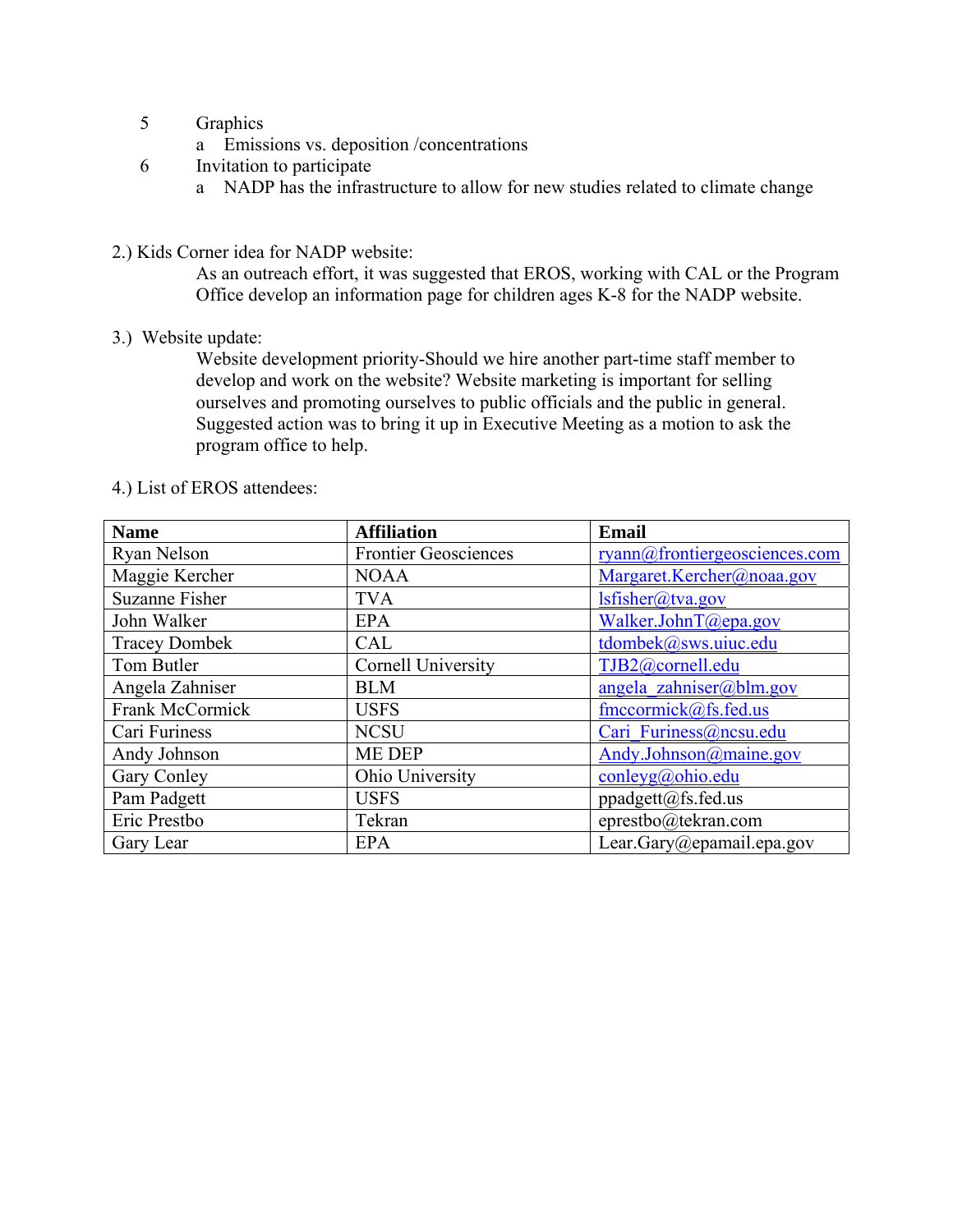Outline for Resin research.

Resin columns have been evaluated for bulk deposition for sodium, potassium, calcium and magnesium using 1M HCl for extractions (Crabtree and Trudgill, 1981) and throughfall for sulfate, nitrate and chloride using 1M KI as an extractant (Simkin et al., 2003). A study of throughfall in pine forests (Fenn and Poth, 2002) evaluated mixed bed resins for ammonium and nitrate using 2M KCl as the extractant and colorimetric methods for analysis. There has been work done to evaluate both cations and anions using KI as an extractant. The CAL can evaluate their capabilities and reproduce results obtained by the Rachel Carson Analytical Facility, (formerly Institute of Ecosystem Study's IES Analytical Laboratory). They developed and modified an IC method for analyzing chloride, nitrate, and sulfate with 1M KCl used as an extractant.

- I. Where to start.
	- A. Develop/Modify IC method on CAL's back-up Dionex 500 instrument.
	- B. Evaluate CAL's capabilities to prepare, extract, and analyze resin column extracts.
		- 1. Analyze excess samples previously extracted by their lab group.
		- 2. Compare columns prepared by their group with columns prepared at CAL using monthly composite with excess deposition from pre determined sites and CAL's internally prepared QC solutions.
		- 3. Use NWRI samples to analyze for TN extracted in columns.(???extract)
		- 4. Load 1/2 of KW group prepared columns and 1/2 of CAL prepared columns with CAL's in-house prepared QC solutions.
	- C. Time frame for this work 3-4 months, goal poster at NADP Fall Meeting.
- II. What additional work can be done to evaluate resins as throughfall and or wet
	- deposition collection devices.
	- A. Additional Lab studies
		- 1. Additional resins/extractants for a variety of analytes.
		- 2. Stability of resins, temperatures, moisture
		- 3. methods of extraction, i.e. sonicating shaking
		- 4. extractants more instrument friendly
	- B. Additional field studies
		- 1. Evaluate strength and stability of resins in freezing and drying conditions.
		- 2. Collector design.
		- 3. Length of collection periods.
	- C. Comparative study between wet collectors and resin collectors.
- III. What new things could NADP learn.
	- A. Monitoring in remote/heterogeneous terrain where saturation density is low so better resolution.
	- B. May improve evaluation of nitrogen deposition (better ammonium stability)
	- C. May allow expansion of analytes in future, pesticides, trace species.
	- D. May allow for increased sampling duration.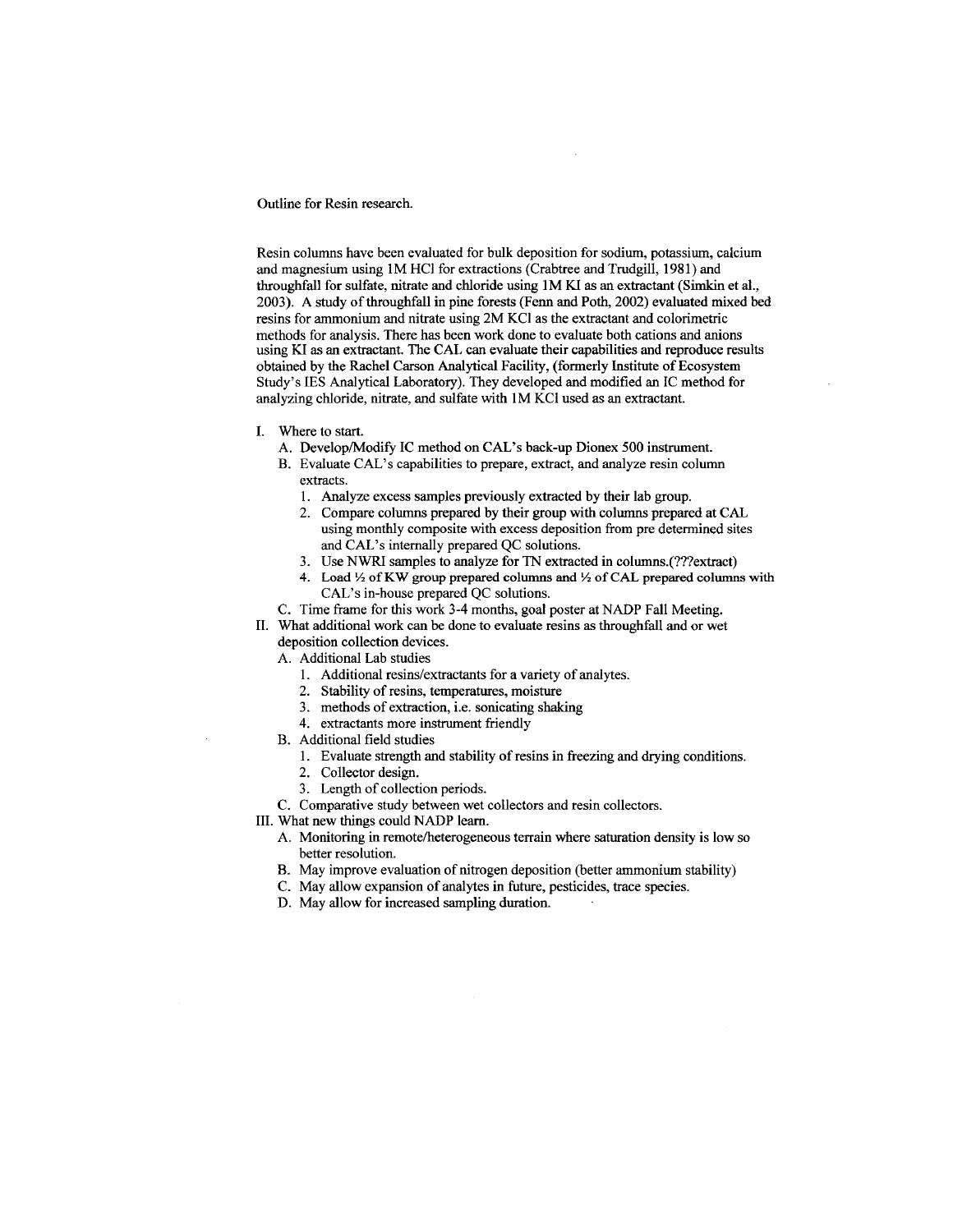#### Method

Analysis: Nitrogen compounds are oxidized in-line to nitrate using an alkaline persulfate digestion at 90°C with additional energy supplied by ultraviolet light. After digestion, the nitrate is then passed through a cadmium column, quantitatively reducing it to nitrite. The nitrite is then reacted with sulfanilamide, under acidic conditions, to form a diazonium ion. This ion is coupled with N-(1-naphthyl)ethylenediamine dihydrochloride (NED) to produce a pink dye that absorbs at 540 nm and is proportional to the total nitrogen concentration. This method will recover nearly all forms of nitrogen, including nitrate and nitrite, thus it is termed total nitrogen. Nitrate and nitrite are not recovered in the conventional Kjeldahl nitrogen method.

Equipment: The total nitrogen method is applied using a Lachat Quik-Chem Flow Injection Analyzer 8000+ Series, an eight channel proportioning pump, Lachat Sample Preparation Module A30X11 with UV-254 nm light, Lachat Total Nitrogen Reaction Manifold including a cadmium reduction column, peek bubble trap), Lachat's Omnion Software V 3.0, and Lachat's XYZ Autosampler.

Method Range: 0.024 - 2.00 mg N/L: Six standards prepared from potassium nitrate and calculated as  $KNO_3-N$  were prepared to construct calibration curve from  $0.00-2.00$  mg  $N/L$ .

Method Detection Limit: Calculated as 0.010 mg/L N (based on multiple analyses of the 0.050 mg/L N standard.

Quality Control: Nine different quality control standards (QCS) are used to verify the method's accuracy and precision. The CAL prepares in-house synthetic "Faux Rain" quality control standards that are used on all instruments. In addition, seven other OCS are prepared weekly and analyzed to validate the method and check the persulfate digestion and cadmium reduction column efficiency. The nine QCS are listed below.

| Compound         |        | $(\%)$ | <b>Standard</b><br><b>Deviation</b> | n  |
|------------------|--------|--------|-------------------------------------|----|
|                  | (mg/L) |        |                                     |    |
| KNO <sub>3</sub> | 0.05   | 106.5  | 0.003                               | 13 |
| KNO <sub>3</sub> | 0.204  | 99.2   | 0.008                               | 13 |
|                  |        |        | <b>Concentration Recovery</b>       |    |